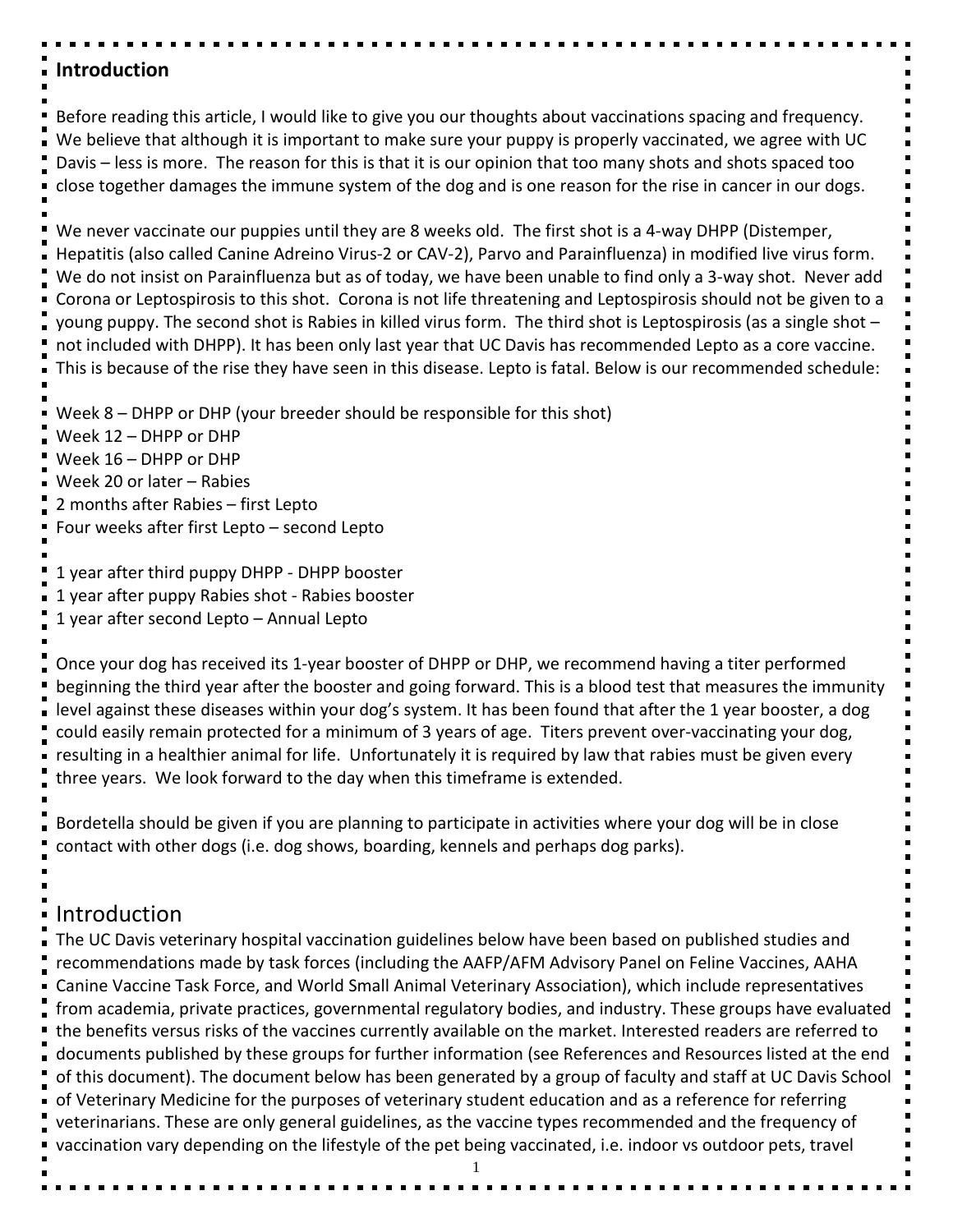plans, kennel/boarding plans, and underlying disease conditions such as immune-mediated diseases or preexisting infections such as FIV infection. Because these factors may change over time, we recommend the vaccination plan for each individual pet be decided by the owner at routine annual examinations, following a discussion between the veterinarian and the client regarding the animal's lifestyle in the year ahead. Guidelines for vaccination in shelter situations can be accessed at the UC Davis Center for Companion Animal Health's shelter medicine website. A previous history of vaccination reactions in an individual pet will also affect recommendations for vaccination. For all vaccines given, the product, expiration date, lot number, route and location of injection must be documented in the record.

It should also be noted that much research in the area of companion animal vaccinology is required to generate optimal recommendations for vaccination of dogs and cats. As further research is performed, and as new vaccines become available on the market, this document will be continuously updated and modified.

### I. Canine (Dog) Vaccination Guidelines

### **Canine Core Vaccines**

Core vaccines are recommended for all puppies and dogs with an unknown vaccination history. The diseases involved have significant morbidity and mortality and are widely distributed, and in general, vaccination results in relatively good protection from disease. These include vaccines for canine parvovirus (CPV), canine distemper virus (CDV), canine adenovirus (CAV), and rabies. In addition, the leptospirosis vaccine is now recommended as a core vaccine for dogs in California because the disease has the potential to occur in any dog (even in urban environments), can be life-threatening, and the vaccines are considered safe and efficacious, with recent improvements in safety over the last decade.

# Canine Parvovirus, Distemper Virus, and Adenovirus-2 Vaccines

For initial puppy vaccination (< 16 weeks), one dose of vaccine containing modified live virus (MLV) CPV, CDV, and CAV-2 is recommended every 3-4 weeks from 6-8 weeks of age, with the final booster being given no sooner than 16 weeks of age. For dogs older than 16 weeks of age, two doses of vaccine containing modified live virus (MLV) CPV, CDV, and CAV-2 given 3-4 weeks apart are recommended. After a booster at 6 months to one year, revaccination is recommended every 3 years thereafter, ideally using a product approved for 3-year administration, unless there are special circumstances that warrant more or less frequent revaccination. Note that recommendations for killed parvovirus vaccines and recombinant CDV vaccines are different from the above. These vaccines are not currently stocked by our drug room or routinely used at the UC Davis veterinary hospital. We do not recommend vaccination with CAV-1 vaccines, since vaccination with CAV-2 results in immunity to CAV-1, and the use of CAV-2 vaccines results in less frequent adverse events.

# **Canine Rabies Virus Vaccines**

In accordance with California state law, we recommend that puppies receive a single dose of killed rabies vaccine at 12 weeks or 3 months of age. Adult dogs with unknown vaccination history should also receive a single dose of killed rabies vaccine. A booster is required one year later, and thereafter, rabies vaccination should be performed every 3 years using a vaccine approved for 3-year administration.

# **Canine Leptospira Vaccines**

Multiple leptospiral serovars are capable of causing disease in dogs, and minimal cross-protection is induced by each serovar. Currently available vaccines do not contain all serovars, and duration of immunity is probably about 1 year. However, leptospirosis is not uncommon in northern Californian dogs both from urban backyards and also with exposure histories involving livestock and areas frequented by wild mammals. In addition, the disease can be fatal or have high morbidity, and also has zoonotic potential. Therefore, we suggest annual vaccination of all dogs with vaccines containing all four Leptospira serovars (Grippotyphosa,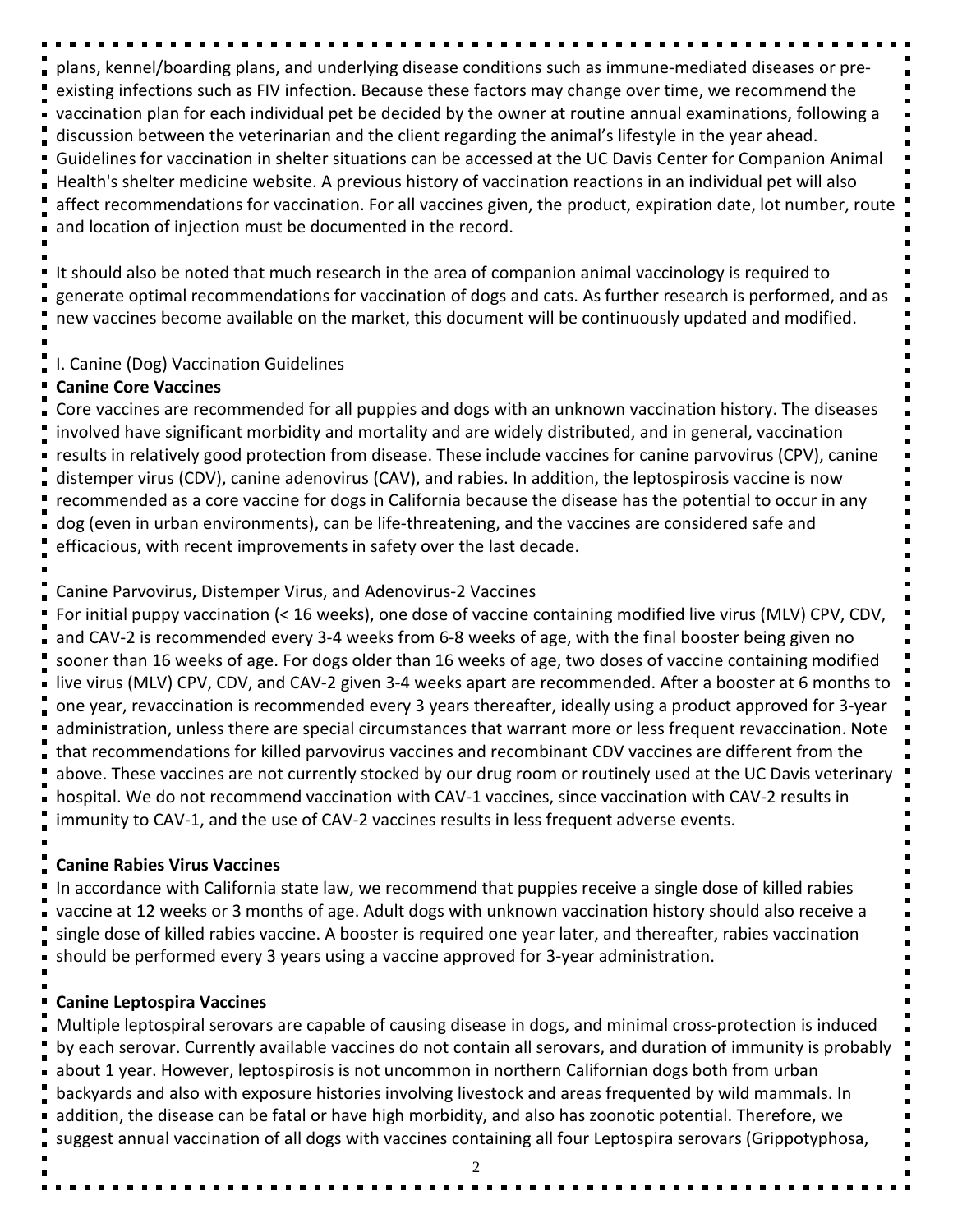Pomona, Canicola and Icterohaemorrhagiae). The initial vaccination should be followed by a booster 2-4 weeks later, and the first vaccine be given no earlier than 12 weeks of age. In general, Leptospira vaccines have been associated with more severe postvaccinal reactions (acute anaphylaxis) than other vaccines. The recent introduction of vaccines with reduced amounts of foreign protein has reduced this problem. Reaction rates for vaccines containing Leptospira, while higher than those for vaccines that do not contain Leptospira, are still low in incidence (in one study, < 0.6%). Vaccination of dogs that have had previous reactions to Leptospira vaccines should be avoided if possible. The UC Davis veterinary hospital does not recommend administering different vaccine antigens at separate time points because it reduces the chance that vaccines will be administered and there is poor evidence that it decreases the risk of reactions occurring.

#### **Canine Non-Core Vaccines**

Non-core vaccines are optional vaccines that should be considered in light of the exposure risk of the animal, ie. based on geographic distribution and the lifestyle of the pet. Several of the diseases involved are often selflimiting or respond readily to treatment. Vaccines considered as non-core vaccines are canine parainfluenza virus (CPiV), canine influenza virus H3N8, canine influenza virus H3N2 distemper-measles combination vaccine, Bordetella bronchiseptica, and Borrelia burgdorferi. Vaccination with these vaccines is generally less effective in protecting against disease than vaccination with the core vaccines.

#### Canine Parainfluenza Virus and Bordetella bronchiseptica

These are both agents associated with 'kennel cough' or canine infectious respiratory disease complex (CIRDC) in dogs. For Bordetella bronchiseptica, mucosal vaccination with live avirulent bacteria is recommended for dogs expected to board, be shown, or to enter a kennel situation within 6 months of the time of vaccination. We currently stock the intranasal vaccine containing both B. bronchiseptica and CPiV. For puppies and previously unvaccinated dogs, only one dose of this vaccine is required (recommendations differ for the parenteral, killed form of this vaccine). Most boarding kennels require that this vaccine be given within 6 months of boarding; the vaccine should be administered at least one week prior to the anticipated boarding date for maximum effect. Although some kennels require immunization every 6 months, annual booster vaccination with B. bronchiseptica vaccines is considered adequate for protection.

### **Canine Influenza Virus (CIV)**

Canine influenza virus H3N8 emerged in the United States in greyhounds in Florida in 2003. The virus is now enzootic in many dog populations in Colorado, Florida, Pennsylvania, New Jersey and New York. The virus causes upper respiratory signs including a cough, nasal discharge, and a low-grade fever followed by recovery. A small percentage of dogs develop more severe signs in association with hemorrhagic pneumonia. Canine influenza virus H3N2 emerged in 2015 in Illinois and has spread to several other states, including California. Several affected dogs have recently (December 2017/January 2018) been identified in the south bay area in Northern California. Disease caused by CIV H3N2 may be slightly more severe than that caused by CIV H3N8, and the virus has affected more dogs in veterinary hospitals and the community (H3N8 has largely remained confined to shelters). Vaccines for both infections are commercially available, including a combination H3N8/H3N2 vaccine. In Northern California, use of the H3N2 vaccine may be warranted for dogs that contact other dogs, such as those that board. Vaccines may reduce clinical signs and virus shedding in dogs infected by CIV. Vaccination may have the potential to interfere with the results of serological testing, which in nonendemic areas are useful to assist diagnosis.

#### **Canine Distemper-Measles Combination Vaccine**

This vaccine has been used between 4 and 12 weeks of age to protect dogs against distemper in the face of maternal antibodies directed at CDV. Protection occurs within 72 hours of vaccination. It is indicated only for use in households/kennels/shelters where CDV is a recognized problem. Only one dose of the vaccine should